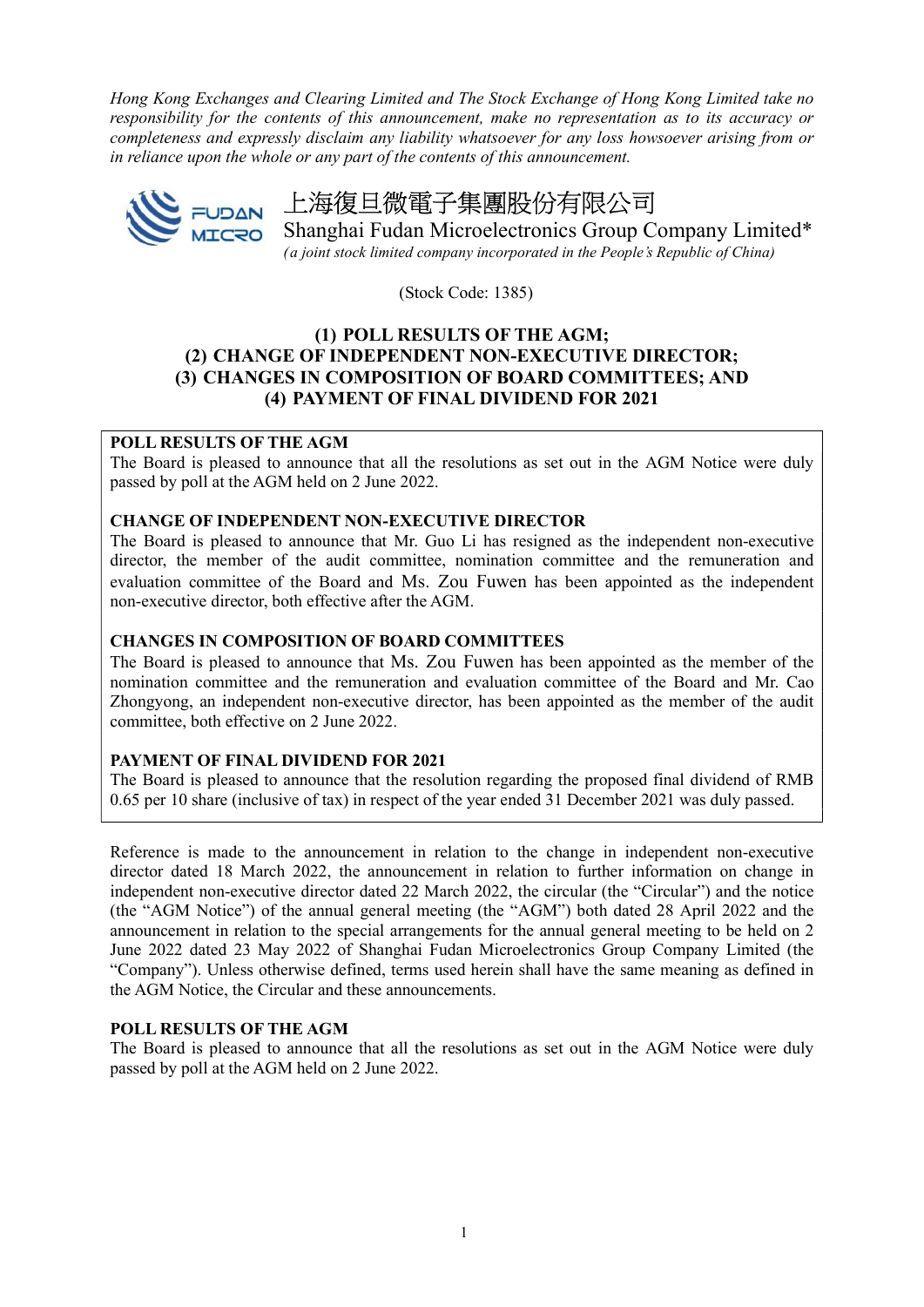As at the date of the AGM, the Company has a total of 814,502,000 Shares of RMB0.10 each in issue, which was the total number of Shares entitling the shareholders of the Company (the "Shareholders") to attend and vote at the AGM. No Shareholders were restricted from voting on any of the proposed resolutions at the AGM.

BDO Limited was appointed by the Company as scrutineer for vote-taking. Two shareholder representatives and one supervisor of the Company also participated in the vote-tabulation and acted as the scrutineer for vote-taking. Two lawyers from Shanghai Allbright Law Offices, the PRC legal advisor of the Company, witnessed the convening of the meeting, the procedures for holding the meeting and the voting results.

|            | <b>Ordinary resolutions</b>                                                                                        | <b>Number of votes</b><br>(approximately %) |                         |                             | <b>Total votes</b> |
|------------|--------------------------------------------------------------------------------------------------------------------|---------------------------------------------|-------------------------|-----------------------------|--------------------|
|            |                                                                                                                    | For                                         | <b>Against</b>          | <b>Abstained</b>            |                    |
| 1.         | To consider and approve the Work Report<br>of the Directors of 2021                                                | 447,988,318<br>$(100.00\%)$                 | 14,000<br>$(0\%)$       | $\Omega$<br>$(0\%)$         | 448,002,318        |
| 2.         | To consider and approve the Work Report<br>of the Supervisors of 2021                                              | 447,988,318<br>$(100.00\%)$                 | 14,000<br>$(0\%)$       | $\theta$<br>$(0\%)$         | 448,002,318        |
| 3.         | To consider and approve the Final Account<br>Report of 2021                                                        | 447,988,318<br>$(100.00\%)$                 | 14,000<br>$(0\%)$       | $\theta$<br>$(0\%)$         | 448,002,318        |
| 4.         | To consider and approve the Annual Report<br>of 2021                                                               | 447,988,318<br>$(100.00\%)$                 | 14,000<br>$(0\%)$       | $\theta$<br>$(0\%)$         | 448,002,318        |
| $\vert$ 5. | To consider and approve the Distribution<br>Plan of 2021                                                           | 448,002,318<br>$(100.00\%)$                 | $\left($<br>$(0\%)$     | $\theta$<br>$(0\%)$         | 448,002,318        |
| 6.         | To consider and approve the<br>Re-appointment of Overseas and Domestic<br>Auditor of 2022                          | 448,002,318<br>$(100.00\%)$                 | $\mathbf{0}$<br>$(0\%)$ | $\overline{0}$<br>$(0\%)$   | 448,002,318        |
| 7.         | To consider and approve the Remuneration<br>of Directors And Supervisors of 2022                                   | 448,002,318<br>$(100.00\%)$                 | $\theta$<br>$(0\%)$     | $\theta$<br>$(0\%)$         | 448,002,318        |
| 8.         | To consider and approve the Purchase of<br>Liability Insurance for Directors,<br>Supervisors and Senior Management | 447,988,318<br>$(100.00\%)$                 | 14,000<br>$(0\%)$       | $\boldsymbol{0}$<br>$(0\%)$ | 448,002,318        |
| 9.         | To consider and approve the election of<br>Executive Directors for the Ninth Session<br>of the Board:              |                                             |                         |                             |                    |
|            | 9.1 Mr. Jiang Guoxing as an executive<br>Director                                                                  | 447,924,587<br>$(99.98\%)$                  | 77,731<br>$(0.02\%)$    | $\mathbf{0}$<br>$(0\%)$     | 448,002,318        |
|            | 9.2 Mr. Shi Lei as an executive Director                                                                           | 447,976,317<br>$(99.99\%)$                  | 26,001<br>$(0.01\%)$    | $\Omega$<br>$(0\%)$         | 448,002,318        |
|            | 9.3 Mr. Yu Jun as an executive Director                                                                            | 447,923,813<br>$(99.98\%)$                  | 78,505<br>$(0.02\%)$    | $\Omega$<br>$(0\%)$         | 448,002,318        |
|            | 9.4 Ms. Cheng Junxia as an executive<br>Director                                                                   | 446,529,118<br>(99.67%)                     | 1,473,200<br>$(0.33\%)$ | $\Omega$<br>$(0\%)$         | 448,002,318        |
|            | 10. To consider and approve the election of<br>Non-executive Directors for the Ninth<br>Session of the Board:      |                                             |                         |                             |                    |
|            | 10.1 Ms. Zhang Qianling as a<br>non-executive Director                                                             | 447,976,317<br>$(99.99\%)$                  | 26,001<br>$(0.01\%)$    | $\overline{0}$<br>$(0\%)$   | 448,002,318        |
|            | 10.2 Mr. Wu Ping as a non-executive<br>Director                                                                    | 447,976,317<br>$(99.99\%)$                  | 26,001<br>$(0.01\%)$    | $\overline{0}$<br>$(0\%)$   | 448,002,318        |

The followings are the poll results of the resolutions passed at the AGM: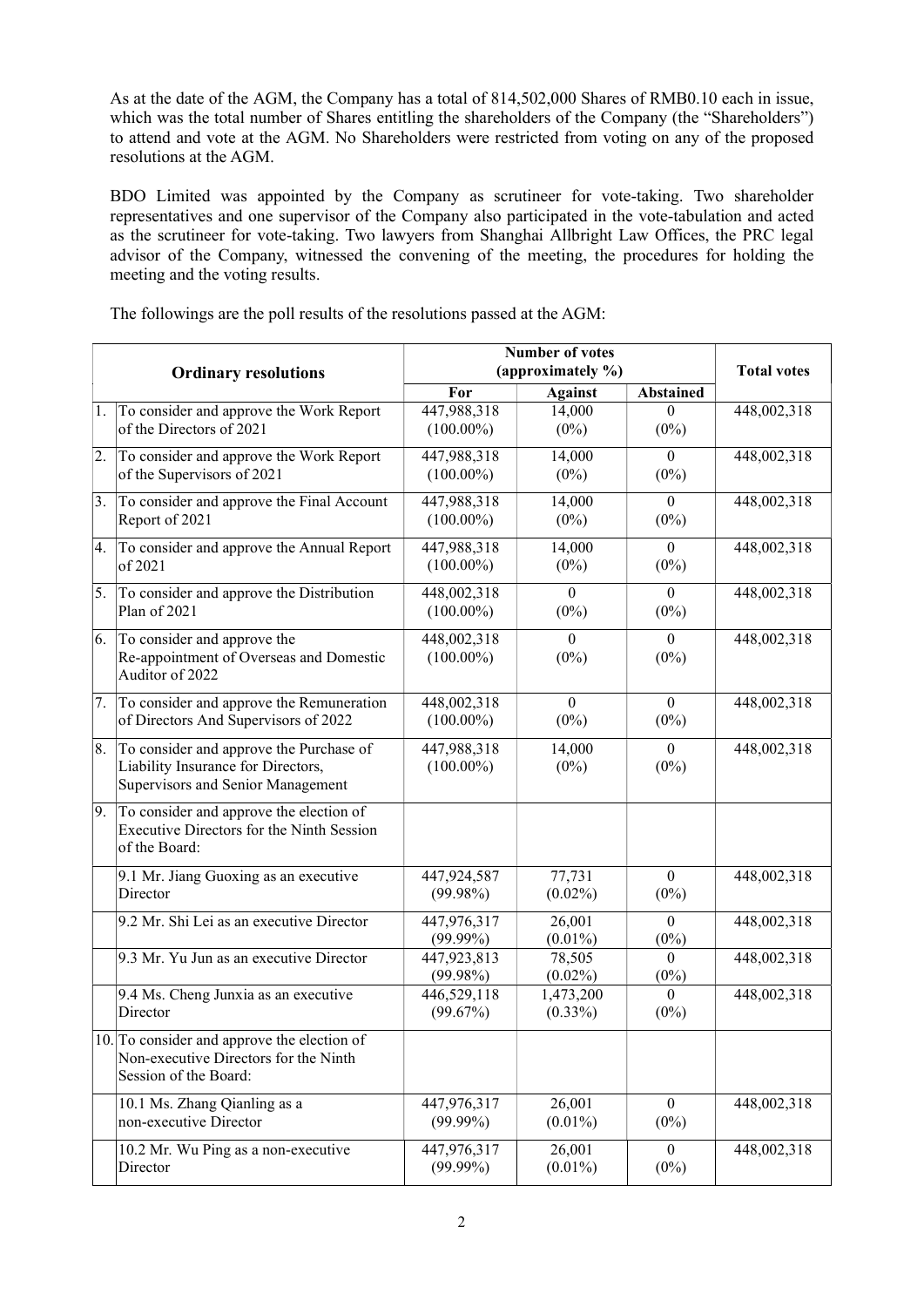|                           | 10.3 Ms. Liu Huayan as a non-executive<br>Director                                                                       | 447,976,317<br>$(99.99\%)$   | 26,001<br>$(0.01\%)$        | $\theta$<br>$(0\%)$     | 448,002,318 |  |  |
|---------------------------|--------------------------------------------------------------------------------------------------------------------------|------------------------------|-----------------------------|-------------------------|-------------|--|--|
|                           | 10.4 Mr. Sun Zheng as a non-executive<br>Director                                                                        | 447,976,317<br>$(99.99\%)$   | 26,001<br>$(0.01\%)$        | $\theta$<br>$(0\%)$     | 448,002,318 |  |  |
|                           | 11. To consider and approve the election of<br>Independent Non-executive Directors for<br>the Ninth Session of the Board |                              |                             |                         |             |  |  |
|                           | 11.1 Mr. Cao Zhongyong as an Independent<br>Non-executive Director                                                       | 448,002,318<br>$(100.00\%)$  | $\mathbf{0}$<br>$(0\%)$     | $\theta$<br>$(0\%)$     | 448,002,318 |  |  |
|                           | 11.2 Mr. Cai Mingyong as an Independent<br>Non-executive Director                                                        | 448,002,318<br>$(100.00\%)$  | $\Omega$<br>$(0\%)$         | $\theta$<br>$(0\%)$     | 448,002,318 |  |  |
|                           | 11.3 Mr. Wang Pin as an Independent<br>Non-executive Director                                                            | 448,002,318<br>$(100.00\%)$  | $\theta$<br>$(0\%)$         | $\theta$<br>$(0\%)$     | 448,002,318 |  |  |
|                           | 11.4 Ms. Zou Fuwen as an Independent<br>Non-executive Director                                                           | 448,002,318<br>$(100.00\%)$  | $\theta$<br>$(0\%)$         | $\theta$<br>$(0\%)$     | 448,002,318 |  |  |
|                           | 12. To consider and approve the election of<br>Supervisors for the Ninth Session of the<br><b>Supervisory Committee:</b> |                              |                             |                         |             |  |  |
|                           | 12.1 Mr. Ren Junyan as a Supervisor                                                                                      | 448,002,318<br>$(100.00\%)$  | $\boldsymbol{0}$<br>$(0\%)$ | $\theta$<br>$(0\%)$     | 448,002,318 |  |  |
|                           | 12.2 Ms. Tang Xiaojie as a Supervisor                                                                                    | 447,915,622<br>$(99.98\%)$   | 86,696<br>$(0.02\%)$        | $\Omega$<br>$(0\%)$     | 448,002,318 |  |  |
| <b>Special resolution</b> |                                                                                                                          |                              |                             |                         |             |  |  |
|                           | 13. To consider and approve the General<br>Mandate to Issue additional A Shares and/or<br>H Shares                       | 440, 457, 756<br>$(98.32\%)$ | 5,183,337<br>$(1.16\%)$     | 2,361,225<br>$(0.52\%)$ | 448,002,318 |  |  |

\* The full text of the Resolution is set out in the AGM Notice and Circular.

As more than 50% of the votes were casted in favour of the ordinary resolutions from No. 1 to No. 12 and more than two thirds of the votes were casted in favour of the special resolution 13, the above resolutions of the AGM were duly passed as ordinary resolutions and special resolution of the Company respectively.

All directors (namely, Mr. Jiang Guoxing, Mr. Shi Lei, Mr. Yu Jun, Ms. Cheng Junxia, Ms. Zhang Qianling, Mr. Wu Ping, Ms. Liu Huayan, Mr. Sun Zheng, Mr. Guo Li, Mr. Cao Zhongyong, Mr. Cai Minyong and Mr. Wang Pin) have participated in the AGM in person or by way of electronic means.

## CHANGE OF INDEPENDENT NON-EXECUTIVE DIRECTOR

According to the announcement in relation to the change in independent non-executive director dated 18 March 2022 and the announcement in relation to further information on change in independent non-executive director dated 22 March 2022, the Board announces that Mr. Guo Li has resigned as the independent non-executive director, the member of the audit committee, nomination committee and the remuneration and evaluation committee of the Board effective after the AGM.

Ms. Zou Fuwen ("Ms. Zou") has been appointed as the independent non-executive director effective after the AGM.